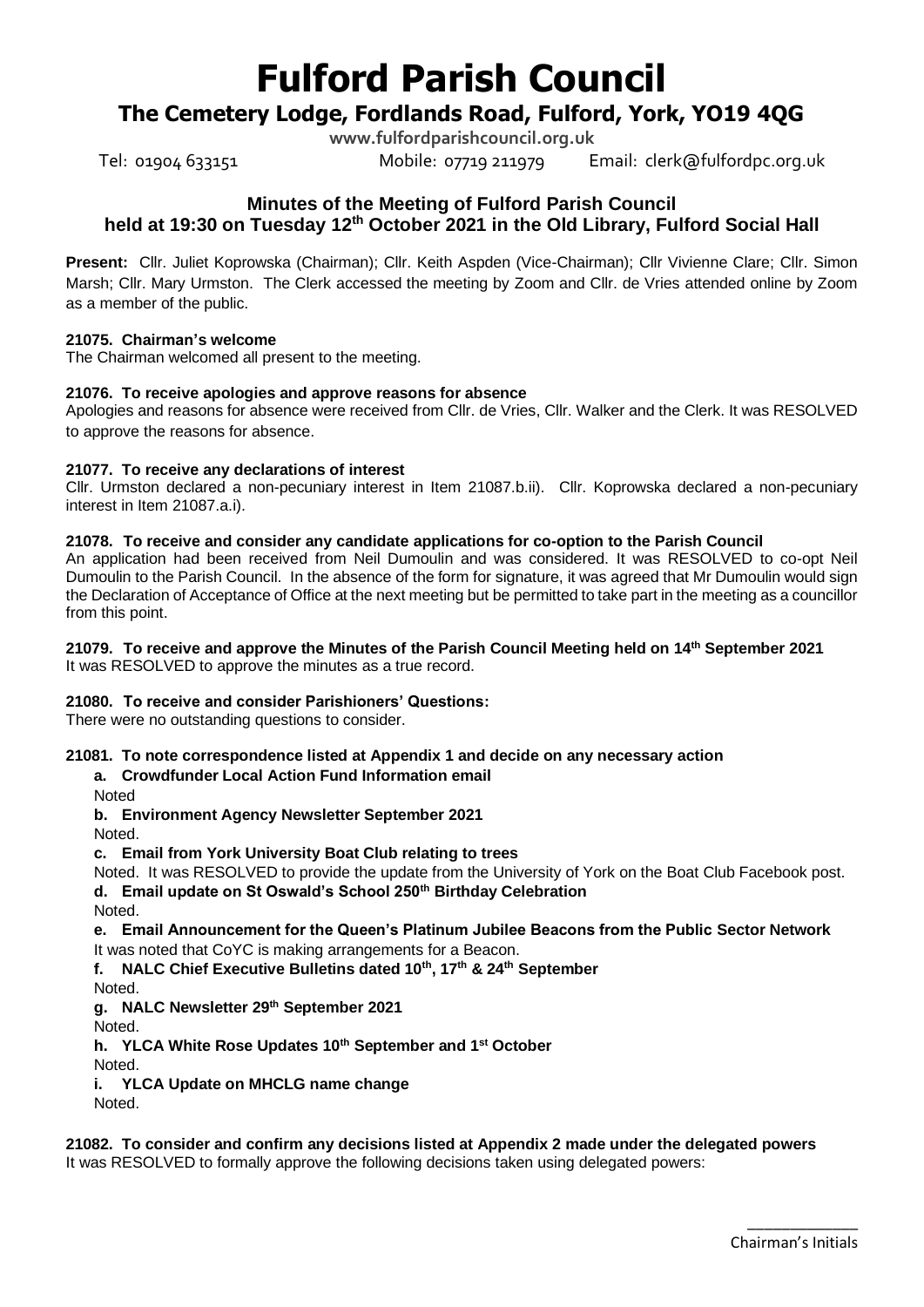- Decision dated 23rd September to contact the organisers of a proposed regular Artisan Market with a view to exploring the options for use of either Fulford Social Hall or the Parish Field on School Lane as a potential venue for the market;
- Decision dated 27th September to approve the recommendation to install a smaller bus shelter on Selby Road at 2m wide;
- Decision dated 29th September 2021 to renew the annual insurance in accordance with the circulated quote received;
- Decision dated 6th October 2021 to accept the Came & Co Insurance quotation for named drivers for renewal of the annual motor insurance for the Cemetery vehicle
- Decision dated 7th October 2021 for no objections to the following planning applications:
	- o 21/02045/FUL Erection of garage/home office following removal of garage. 42 Naburn Lane Fulford York YO19 4RL
	- o 21/02090/TCA Fell 3no. Sycamore trees in a Conservation Area. Dick Turpin House 30 Main Street Fulford York YO10 4PX

#### **21083. To receive and consider a report from the Ward Councillor and decide on any necessary action** Cllr. Aspden agreed to report matters as they appeared in the course of the meeting agenda.

#### **21084. To receive and consider any report from the Police and decide on any necessary action**

The Police reports for September had been circulated and were noted. It was further noted that the police can only include incidents that have been reported to them.

#### **21085. Financial Matters**

## **a. To approve the payments presented for authorisation**

It was RESOLVED to approve the following payments.

|              |                                                |                                                                                    |                                                                                  |                           |          |            |              | 5 October 2021 (2021-2022) |  |
|--------------|------------------------------------------------|------------------------------------------------------------------------------------|----------------------------------------------------------------------------------|---------------------------|----------|------------|--------------|----------------------------|--|
|              |                                                |                                                                                    | <b>Fulford Parish Council</b>                                                    |                           |          |            |              |                            |  |
|              |                                                |                                                                                    | <b>PAYMENTS LIST</b>                                                             |                           |          |            |              |                            |  |
| Voucher Code |                                                | Supplier<br>Description                                                            |                                                                                  | VAT<br>Type               | Net      | <b>VAT</b> | <b>Total</b> |                            |  |
| 299          | PC3 IT - Support and Services                  | Monthly Subscription Payment                                                       | Microsoft Ireland Operations Ltd                                                 | s                         | 20.62    | 4.13       |              | 24.75                      |  |
|              | 317 PC8 SH - Broadband                         | Broadband and Phone Pavment                                                        | Plusnet                                                                          | s                         | 24.62    | 4.92       |              | 29.54                      |  |
|              | 316 CEM3 Telephone/Broadband                   | Broadband and Phone Pavment                                                        | Plusnet                                                                          | s                         | 61.84    |            | 12.37        |                            |  |
|              | 318 PC3 Bank Charges                           | <b>Bank Service Charges</b>                                                        | Unity Trust Bank                                                                 | E                         | 27.15    |            |              | 27.15                      |  |
|              | 324 PC3 Insurance                              | Annual Insurance Charges                                                           | Came & Company Local Council Insurance                                           | E                         | 2000.00  |            |              | 2000.00                    |  |
| 325          | CEM3 Insurance (excl. pick-up truck)           | Annual Insurance Charges                                                           | Came & Company Local Coundi Insurance                                            | Ε                         | 1896.69  |            |              | 1896.69                    |  |
| 323          | PC3 IT - Support and Services                  | Laptop Care Package Renewal                                                        | HP Inc UK Limited                                                                | s                         | 55.33    | 11.07      |              | 66.40                      |  |
| 357          | PC3 Prepaid Card Service Charges (Expend)      | Monthly Subscription Payment                                                       | <b>Expend Limited</b>                                                            | S                         | 6.99     | 1.40       |              | 8.39                       |  |
| 358          | CEM3 Prepaid Card Service Charges (Expend)     | Monthly Subscription Payment                                                       | <b>Expend Limited</b>                                                            | S                         | 6.99     | 1.40       |              | 8.39                       |  |
| 359          | CEM4 Personal Protective Equipment (PPE)       | PPE                                                                                | Elcocks Ltd                                                                      | s                         | 13.95    | 2.79       |              | 16.74                      |  |
| 360          | PC8 SH - Repairs/Maintenance Contingency       | Lighting Strip Replacements                                                        | Reeds Electrical SE York                                                         | s                         | 19.97    | 4.00       |              | 23.97                      |  |
| 328          | CEM8 Net Salary - Superintendent               | Net Salaries                                                                       | All Staff                                                                        | $\mathsf{x}$              | 8851.71  |            |              | 8851.71                    |  |
| 262          | CEM3 Business Rates                            | Business Rates Monthly Payment                                                     | City of York Council                                                             | E                         | 798.00   |            |              | 798.00                     |  |
| 319          | CEM3 Business Rates                            | Business Rates Monthly Payment                                                     | City of York Council                                                             | E                         | 798.00   |            |              | 798.00                     |  |
| 365          | CEM5 Vehicle Running Costs (Tax/Insurance/MOT) |                                                                                    | Cemetery Vehide Insurance - Named Drive   Came & Company Local Council Insurance | E                         | 441.10   |            |              | 441.10                     |  |
|              | 361 PC3 IT - Support and Services              | Multi-Device Cleanup                                                               | Avast                                                                            | s                         | 24.99    | 5.00       |              | 29.99                      |  |
| 362          | PC3 IT - Support and Services                  | Virus Protection                                                                   | Avast                                                                            | s                         | 24.99    | 5.00       |              | 29.99                      |  |
|              | 322 Mary Keys Charity Wind Up                  | Balance of the Mary Key Charity Fund due<br>to be donated prior to charity wind up | Carecent York                                                                    | E                         | 300.00   |            |              | 300.00                     |  |
|              | 313 PC5 Play Equipment - Maintenance & Repairs | Play Equipment Repairs                                                             | Playscheme                                                                       | s                         | 195.00   | 39.00      |              | 234.00                     |  |
|              | 314 PC8 SH - Cleaning/Hygiene                  | Commercial Cleaning Charges                                                        | Smart Cleaning Group Limited                                                     | S                         | 300.00   | 60.00      |              | 360.00                     |  |
| 315          | PC5 Play Equipment - Annual RoSPA Inspection   | Playground Inspection Charges                                                      | RoSPA Playsafety Limited                                                         | s                         | 203.50   | 40.70      |              | 244.20                     |  |
| 326          | CEM5 Machinery - Servicing/Repairs/Components  | Tyre repairs/replacement                                                           | Tech Tyres Ltd                                                                   | s                         | 18.00    | 3.60       |              | 21.60                      |  |
| 327          | CBM3 Requitment                                | Recruitment Advertisement Fee                                                      | City of York Council                                                             |                           | 66.67    | 13.33      |              | 80.00                      |  |
|              | 352 PC8 SH - Cleaning/Hygiene                  | Commercial Cleaning Charges                                                        | Smart Cleaning Group Limited                                                     |                           | 300.00   | 60.00      |              | 360.00                     |  |
| 363          | PC8 SH - Safety Inspections/Service Charges    | Landords Gas Safety Certificate                                                    | Nortons Heating                                                                  |                           | 64.50    | 12.90      |              | 77.40                      |  |
| 364          | CEM7 Cleaning Materials                        | Cleaning Supplies, PPE, & Stationery                                               | Viking                                                                           |                           | 59.45    | 11.89      |              | 71.34                      |  |
| 334          | CEM8 HMRC Monthly Payments                     | Monthly HMRC Payment                                                               | HM Revenue & Customs                                                             | $\boldsymbol{\mathsf{X}}$ | 2509.43  |            |              | 2509.43                    |  |
| 335          | CEM8 NYPF Monthly Payment                      | Monthly NYPF Payment                                                               | North Yorkshire Pension Fund                                                     | $\mathsf{X}$              | 3023.27  |            |              | 3023.27                    |  |
|              | 354 PC9 Home Working Allowance                 | Home Working Allowance Payment                                                     | Rachel Robinson                                                                  | $\mathsf{X}$              | 26.00    |            |              | 26.00                      |  |
|              |                                                |                                                                                    | <b>Total</b>                                                                     |                           | 21697.66 | 293.50     |              | 21991.16                   |  |
|              |                                                |                                                                                    |                                                                                  |                           |          |            |              |                            |  |
|              |                                                |                                                                                    |                                                                                  |                           |          |            |              |                            |  |
|              |                                                | Created by [11] Scribe                                                             |                                                                                  |                           |          |            | 2 of         | $\overline{2}$             |  |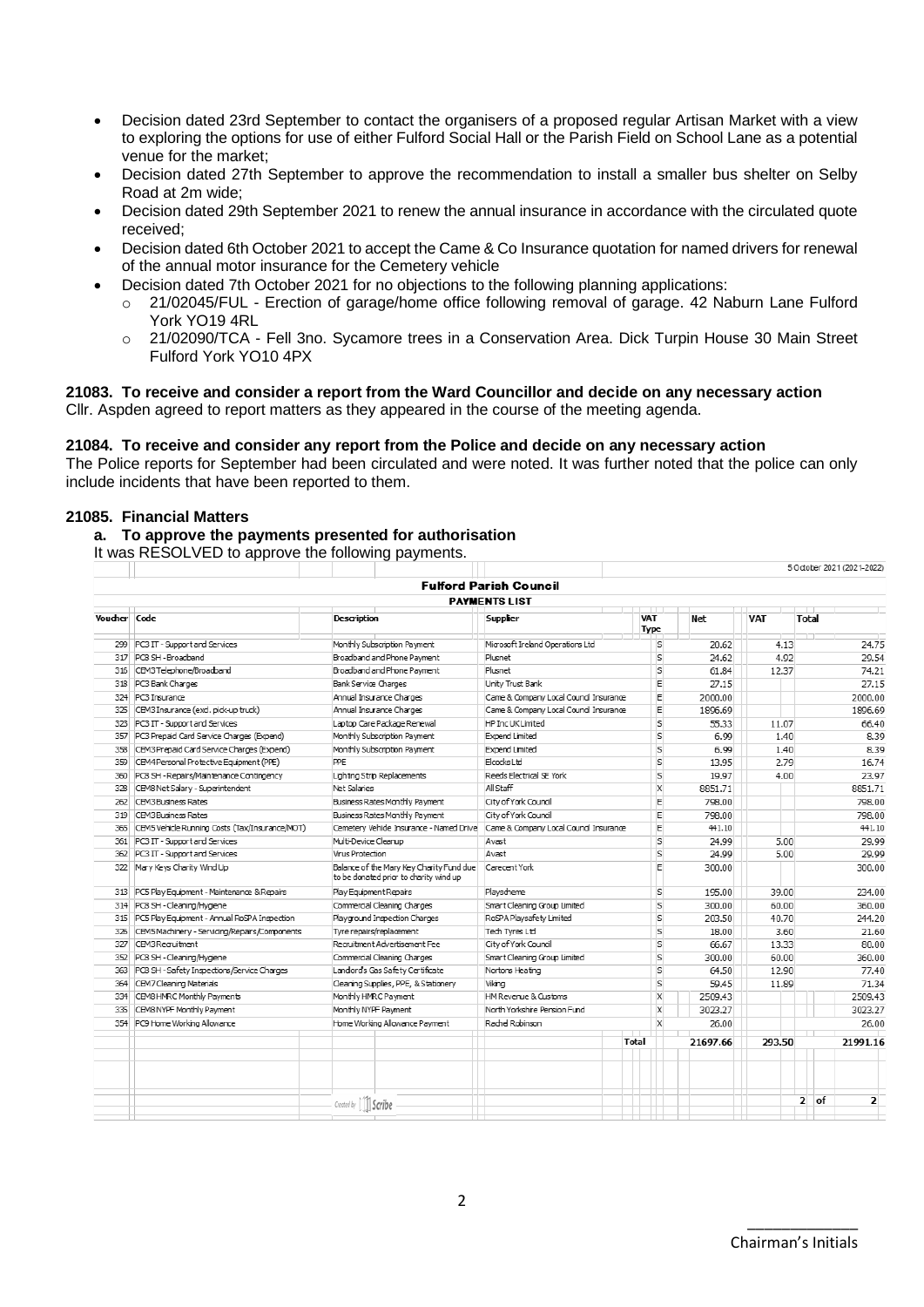

| Accounts                |  |
|-------------------------|--|
| Payments                |  |
| Awaiting Authorisation  |  |
| <b>Beneficiaries</b>    |  |
| <b>Standing Orders</b>  |  |
| <b>Direct Debits</b>    |  |
| <b>Stationery</b>       |  |
| <b>Stop Cheque</b>      |  |
| <b>Seoure Messaging</b> |  |
| My Detaille             |  |
| ₽ΔΩε<br>elo             |  |

# **Awaiting Authorisation**

|                           | Select the transactions/instructions you wish to authorise or reject                                                                       |                          |             | <b>Email Reminder</b>                                                                        |
|---------------------------|--------------------------------------------------------------------------------------------------------------------------------------------|--------------------------|-------------|----------------------------------------------------------------------------------------------|
|                           | <b>Type   Payment Details</b>                                                                                                              |                          | at Date     | lur                                                                                          |
| $1$ <sup>2</sup> ay 130   | From: 80-83-01 20445852<br>Unity Current Account 12<br>lo: 30-80-12 19511668<br>Arthur J Gallagher<br>Had: 2178410 FULFORD PC              | -441.10 GBP              | ASA/*       | <b>Rachel Robinson</b><br>Mrs Hachel Nobirson                                                |
| $-1$ <sup>3</sup> ky 250  | From: 80-83-01 20445852<br>Unity Current Account 12<br>lo: 77-72-77 02497165<br><b><i>HACHEL ROBINSON</i></b><br>Hall: FPC HW ALL          | -28.00 GBP               | 13 Oct 2021 | <b>Flached Hobinson</b><br>Mrs Hachel Hobiroon                                               |
| - Pay Bit                 | From: 80-83-01 20445852<br>Unity Current Account 12<br>lo: 20-61-53 80782319<br>NYI T<br><b>Ref: FULFORD I'C SEPT</b>                      | -3.023.27 GBP            | 13 Oct 2021 | <b>Rachel Robinson</b><br>Mrs Hachel Hobinson                                                |
| Fay Bill                  | From: 60-83-01.20445852<br>Unity Current Account 12<br>lo: 05-32-10 12001039<br>HIVRC PAYE/NIC CUMB<br>Hwl. 3911'S001483062007             | -2,509.43 GBP            | 13 Oct 2021 | <b>Rachel Robinson</b><br>Mrs Rachel Robinson                                                |
| They Bill                 | From: 80-83-01 20445852<br><b>Unity Current Account 12</b><br>lo: 23-75-24 05238942<br>Espend<br><b>Ref: FULFORDING</b><br><b>ROBINSON</b> | -394.31 GBI*             | 13 Oct 2021 | <b>Rechal Robinson</b><br>Mrs Hachel Hobiroon                                                |
| They Bill                 | From: 80-83-01 20445852<br>Unity Current Account 12<br>lo: 23-75-24 05238942<br>Expand<br>RM: FULFORD PC MCCABE                            | $-211.20 \text{ GHz}$    | 13 Oct 2021 | Rachel Robinson<br>Mra Hachel Hobirson                                                       |
| $1.1$ <sup>2</sup> ky 150 | Fruen: 80-83-01 20445852<br>Unity Current Account 12<br>lo: 30-00-02 01383340<br>VIKING<br>Ref: 739539 INV7887108                          | $-71.34$ GBP             | 13 Oct 2021 | <b>Rachel Robinaces</b><br>Mrs Hachel Hobirsezei                                             |
| They Bill                 | From: 80-83-01 20445852<br>Unity Current Account, 12<br>To: 30-99-99 010/2501<br>NORTONS HEATING<br>Hall: INV38738 FULFORDIYO              | $-77,40$ GBP             | 13 Oct 2021 | <b>Rachel Robinson</b><br>Mrs Hachel Hobiroon                                                |
| D'ay Bit                  | From: 80-83-01 20445852<br>Unity Current Account 12<br>for 40-47-31 94724291<br><b>SMART CLEANING</b><br>Ref: FULFIPC INV4391              | -380.00 GBI <sup>+</sup> | 13 Oct 2021 | <b>Rachal Robinson</b><br>Mrs Harchel Nobiroson                                              |
| <b>BP</b>                 | Pay New From: 60-83-01 20445852<br>Unity Current Account 12<br>lo: 40-47-31 7089/165<br>Citya/YorkCouncil<br>Hwl: 9103570771FFC            | -80.00 GBP               | 13 Oct 2021 | <b>Rachel Robinson</b><br>Mrs Hachel Hobirson                                                |
| <b>D'wy Bit</b>           | From: 80-83-01 20445852<br>Linity Current Account 12<br>lo: 40-47-31 44078780<br><b>TECH IYALS LID</b><br>Rad: FIRC YOT0871                | $-21.80$ GBP             | 13 Oct 2021 | Hachel Hobitson<br>Mrs Hachel Hobiroon                                                       |
| BIF                       | Pay New From: 80-83-01 20445852<br>Unity Current Account 12<br>To: 09-01-53 38413286<br>Carecent<br>Haf: MaryKeya Donation                 | $-300.00 \text{ GeV}$    | 13 Oct 2021 | <b>Rachel Robinson</b><br>Mra Hachel Hobirson                                                |
| $1$ <sup>2</sup> ay 110   | From: 80-83-01 20445852<br>Unity Current Account 12<br>To: 60-22-31 /0525366<br>ROSPA PLAY SAFETY<br>Hall: INV 58598 FULFORD               | -244.20 GBP              | 13 Oct 2021 | <b>Rechel Robinson</b><br>Mrs Rachel Hobinson                                                |
| Pay Bit                   | From: 60-83-01 20445852<br>Uraty Current Account, 12<br>lo: 40-47-31 94724291<br><b>SMART CLEANING</b><br>FULFIPC INVS278                  | -380.00 GHP              | 13 Oct 2021 | <b>Rachel Robinson</b><br>Mrs Hachel Hobirson                                                |
|                           | They Bill Fram: 60-83-01 20445852<br>Unity Current Account 12<br>for 20-99-56 10613975<br>S J Dardry Ltd<br>Ref: FULFORD 10899             | $-234.00$ GBP            | 13 Oct 2021 | <b>Rachel Hobinson</b><br>Mrs Hachel Hobizson                                                |
|                           | canceled.                                                                                                                                  |                          |             | Please note: Transactions which remain 'Unauthorised' for over 1 month will automatically be |

Log Off >

**b. To note the receipts presented**

The following receipts were noted.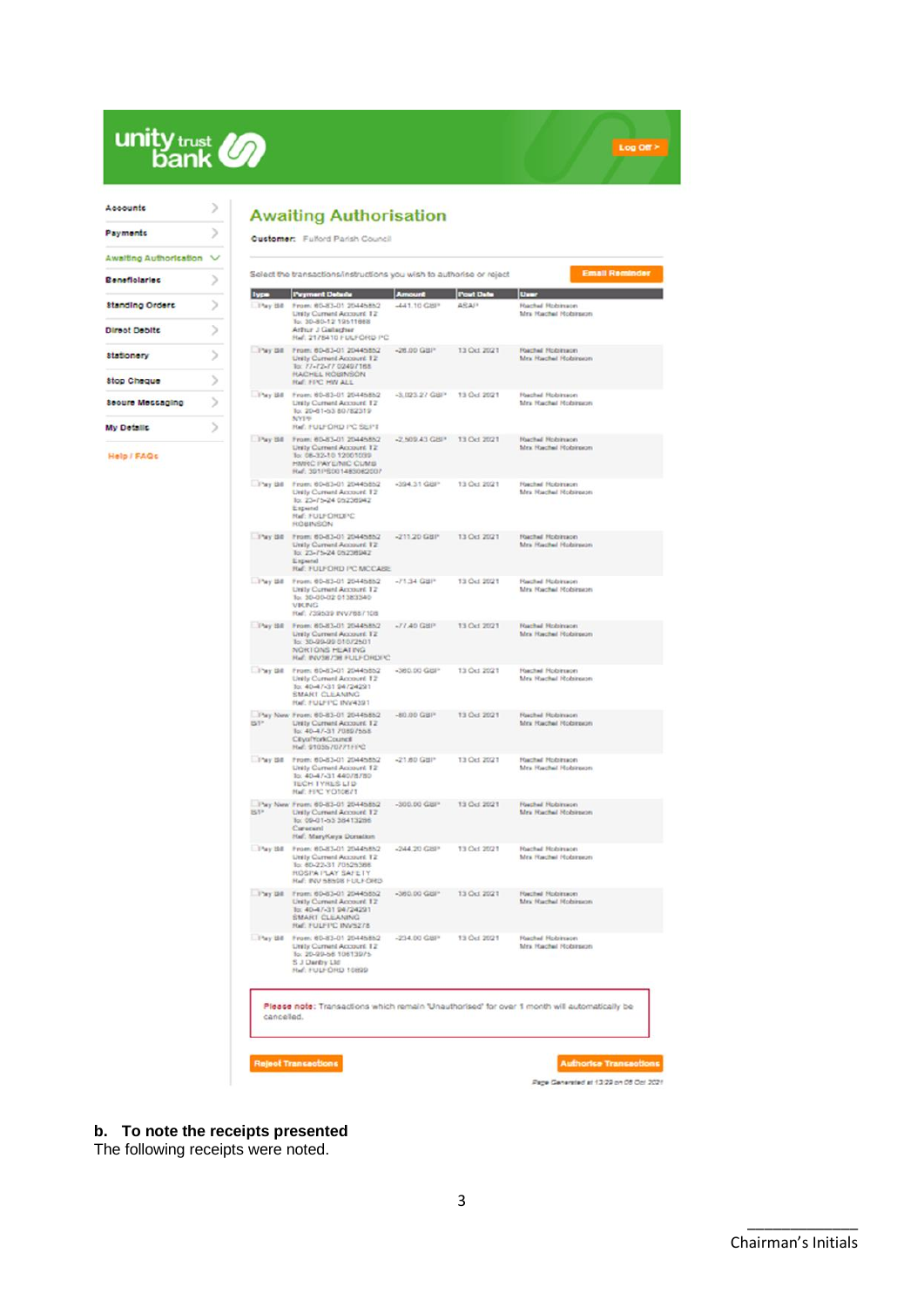|              |                  |                                         |            |                               |                                              |              |                           |           | 5 October 2021 (2021-2022) |        |                           |  |
|--------------|------------------|-----------------------------------------|------------|-------------------------------|----------------------------------------------|--------------|---------------------------|-----------|----------------------------|--------|---------------------------|--|
|              |                  |                                         |            |                               | <b>Fulford Parish Council</b>                |              |                           |           |                            |        |                           |  |
|              |                  |                                         |            |                               | <b>RECEIPTS LIST</b>                         |              |                           |           |                            |        |                           |  |
| Voucher Code |                  |                                         | Date       | <b>Description</b>            | <b>Supplier</b>                              |              | <b>VAT</b><br><b>Type</b> | Net       | <b>VAT</b>                 |        | Total                     |  |
|              |                  | 246 CEM1 Cemetery Fees - Interments     | 22/09/2021 | RO <sub>1</sub>               | <b>YCL</b>                                   |              | Е                         | 987.00    |                            |        | 987.00                    |  |
| 247          |                  | PC1 Rents - Allotments                  | 23/09/2021 | Allotment Rent 2021/2022      | Fiona Macintosh                              |              |                           | 17.50     |                            |        | 17.50                     |  |
| 248          |                  | PC1 Rents - Social Hall                 | 24/09/2021 | Rent for hall hire            | Kumon Education                              |              |                           | 182.25    |                            |        | 182.25                    |  |
| 249          |                  | CEM1 Cemetery Fees - Interments         | 24/09/2021 | RO <sub>1</sub>               | <b>YCL</b>                                   |              | E                         | 987.00    |                            |        | 987.00                    |  |
| 251          |                  | PC1 Rents - Social Hall                 | 27/09/2021 | Rent for hall hire            | Sally Corbally School of Dance               |              | E                         | 425.25    |                            | 425.25 |                           |  |
| 252          |                  | PC7 - Defibrillator Project             | 27/09/2021 | Donation from Nic Dunn Just ( | Nicola Dunn                                  |              | X                         | 834.00    |                            | 834.00 |                           |  |
| 253          |                  | PC1 Rents - Social Hall                 | 27/09/2021 | Rent for hall hire            | Paul Ireson Band Practice                    |              | E                         | 121.50    |                            | 121.50 |                           |  |
| 254          |                  | CEM1 Cemetery Fees - Interments         | 28/09/2021 | Ashes                         | 1G Fielder Funeral Directors                 |              | E                         | 307.00    |                            | 307.00 |                           |  |
| 257          |                  | PC1 Rents - Plaving Field               | 29/09/2021 | Annual Rent                   | Fulford Veterans Football Club               |              | E                         | 150.00    |                            |        | 150.00                    |  |
| 271          |                  | PC1 Rents - Social Hall                 | 29/09/2021 | Rent for hall hire            | York Shodokan Aikido Class with Rob Milliner |              | E                         | 108.00    |                            |        | 108.00                    |  |
| 259          |                  | CEM1 Cemetery Fees - Memorials          | 30/09/2021 | Headstone & Inscription       | P Oldfield                                   |              | E                         | 252.00    |                            |        | 252.00                    |  |
| 260          |                  | CEM1 Cemetery Fees - Interments         | 30/09/2021 | RO <sub>1</sub>               | <b>JG Fielder Funeral Directors</b>          |              | E                         | 987.00    |                            |        | 987.00                    |  |
| 261          |                  | CEM1 Cemetery Fees - Interments         | 30/09/2021 | Double                        | Havley Owen Funeral Directors                |              | E                         | 1,815.00  |                            |        | 1,815.00                  |  |
| 255          | PC1 CoYC Precept |                                         | 30/09/2021 | Precept - 2nd Instalment      | City of York Council                         |              | E                         | 18,836.50 |                            |        | 18,836.50                 |  |
| 256          |                  | PC1 CoYC CTB Support Grant              | 30/09/2021 | Precept - 2nd Instalment      | City of York Council                         |              | E                         | 863.50    |                            |        | 863.50                    |  |
| 262          |                  | CEM1 Cemetery Fees - Interments         | 01/10/2021 | RO <sub>1</sub>               | Dignity Funeral Directors                    |              | E                         | 987.00    |                            |        | 987.00                    |  |
| 263          |                  | CEM1 Cemetery Fees - Interments         | 01/10/2021 | Ashes                         | <b>YCL</b>                                   |              | E                         | 614.00    |                            |        | 614.00                    |  |
| 264          |                  | PC1 Rents - Plaving Field               | 04/10/2021 | Annual Rent                   | Fulford Football Club                        |              | E                         | 300.00    |                            |        | 300.00                    |  |
| 265          |                  | CEM1 Cemetery Fees - Memorials          | 04/10/2021 | Headstone Inscription         | J Hughes                                     |              | E                         | 97.00     |                            |        | 97.00                     |  |
| 266          |                  | CEM1 Cemetery Fees - Burial Rights Purd | 04/10/2021 | Purchase                      | Thomas Naughton                              |              | E                         | 733.00    |                            |        | 733.00                    |  |
| 267          |                  | CEM1 Cemetery Fees - Burial Rights Purd | 04/10/2021 | Purchase                      | B Blake                                      |              | E                         | 307.00    |                            |        | 307.00                    |  |
|              |                  | 272 PC1 Rents - Air Rifle Club          | 04/10/2021 | Annual Rent                   | York Jubilee Air Rifle & Pistol Club         |              | E                         | 50.00     |                            |        | 50.00                     |  |
|              |                  | 273 PC1 Rents - Social Hall             | 04/10/2021 | Rent for hall hire            | Catherine Finta Yorkshire Dance              |              | E                         | 60.75     |                            |        | 60.75                     |  |
|              |                  |                                         |            |                               |                                              | <b>Total</b> |                           | 30.022.25 |                            |        | 30.022.25                 |  |
|              |                  |                                         |            |                               |                                              |              |                           |           |                            |        |                           |  |
|              |                  |                                         |            |                               |                                              |              |                           |           |                            | 1      | <b>of</b><br>$\mathbf{1}$ |  |

## **c. To approve the bank reconciliation**

It was RESOLVED to approve the bank reconciliation.

## **d. To note the Statement of Reserves**

The Statement of Reserves was noted.

## **e. To note the Net Position to date**

The Net Position to date was noted.

## **f. To consider the draft Double Taxation claim**

A draft claim for Double Taxation had been circulated. It was RESOLVED to add the additional playground equipment repair costs and submit the claim.

## **21086. To consider appointment of the Internal Auditor for 2021/2022**

Deferred pending receipt of responses from prospective candidates.

## **21087. To consider the report on the following planning applications and questions considered by the Planning Working Group and decide on any further action:**

- <span id="page-3-0"></span>**a. New applications**
	- **i) 21/02212/FUL Variation of condition 2 of permitted application 14/00613/FUL to alter the design of the proposed house and garages Site of Raddon House 4 Fenwicks Lane York** A draft letter had been circulated and it was RESOLVED to send the letter as drafted regarding the lawfulness of the existing planning permission but no objections to the proposed changes.
	- **ii) 21/02173/FUL Two storey rear extension, single storey rear extension, pitched roof to existing side extension, 1no. rooflight to each side elevation, erection of detached double garage after**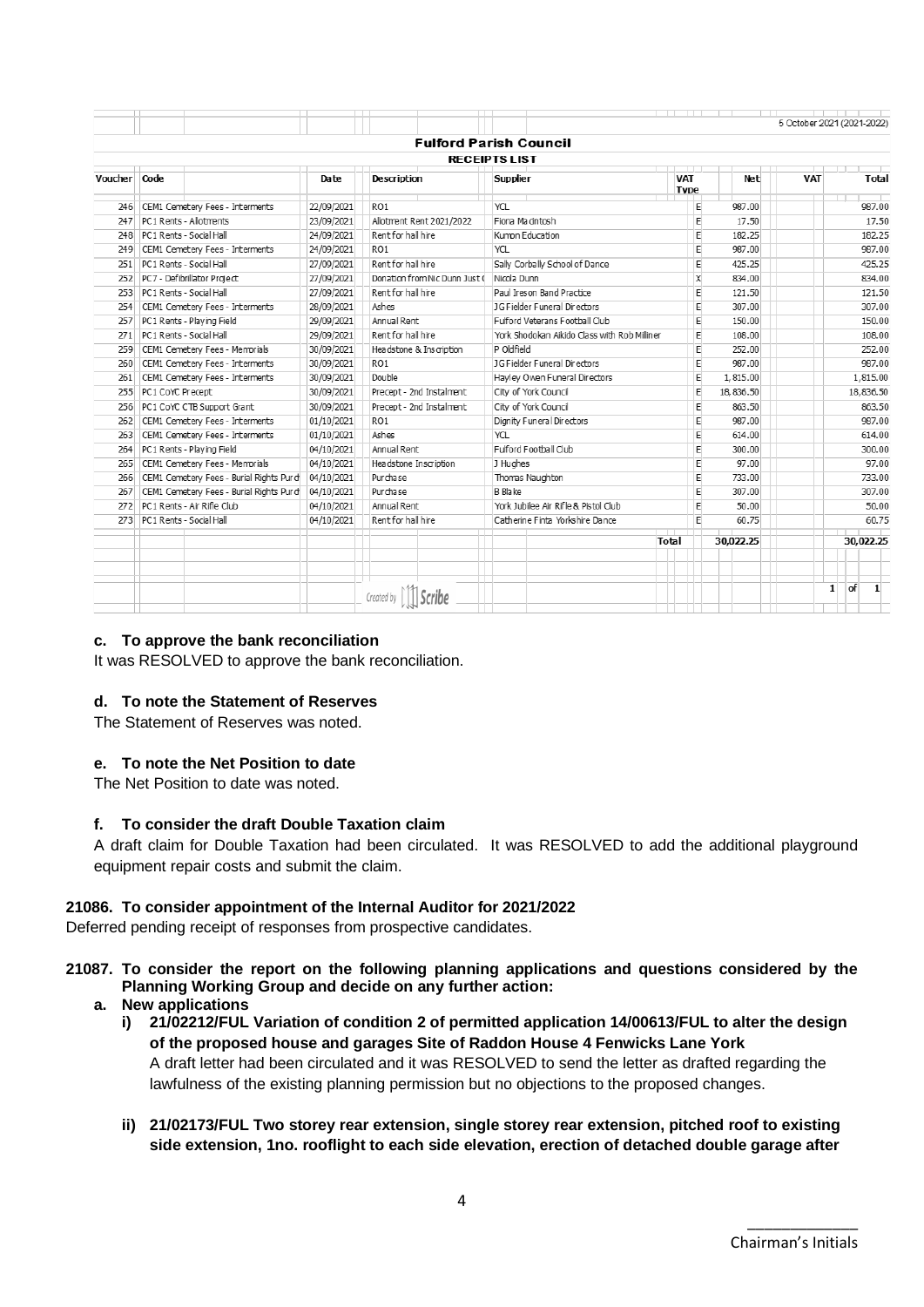## **demolition of existing single garage, and erection of 2m high timber fence to rear 11 Tilmire Close York YO10 4NG**

It was RESOLVED to submit no objections but request a condition to ensure that provision is made for the safe movement of hedgehogs through the fence from Mitchell's Lane.

- **iii) 21/02153/FUL | Single storey rear extension, 2m high front and side boundary fence to include a vehicular gate | Coppergate House 132 Main Street Fulford York YO10 4PS** It was RESOLVED to delegate the drafting of a letter of objection to the planning working group with the following objections:
	- Harm to the character and appearance of the conservation area
	- Lack of any public benefits to justify causing harm to heritage
	- Loss of hedgerows and potential impact on protected trees
- **iv) Proposed Upgrade to Existing Radio proposed upgrade to existing radio base station installation at CTIL 11247323, Fulford, SW off Heslington lane east, York, North Yorkshire, Y010 5ND, N.G.R E: 461856 N: 449884**

It was noted that the pre-application consultation deadline expired some time ago but comments can be provided when an application is submitted.

**v) YOR16409 Proposed 5G Telecommunications Installation for H3G UK**

It was RESOLVED to respond to say that the Parish Council has no concerns about the proposal (a mast located along the access road to the Designer Outlet).

#### **b. Ongoing applications**

- **i) 20/02123/FULM - Erection of 14no. dwellings with associated garages and infrastructure (revised scheme). Germany Beck Site East of Fordlands Road York.**  No update.
- <span id="page-4-0"></span>**ii) 20/01471/FULM - Change of use of existing bungalows (Use Class C2) to residential accommodation where care is provided (Use Class C3(b)) with construction of associated parking court and access driveway from Fulford Park (resubmission). Royal Masonic Benevolent Institute Connaught Court St Oswalds Road York YO10 4QA**

It was RESOLVED to submit the following additional comments:

Having considered the further information recently submitted, the Parish Council maintains its previous objections to this application and provides further comments:

- The narrowing of the road layout on Fulford Park is likely to reduce road safety for drivers and pedestrians on a bend where the road is already narrow and where patients from the surgery regularly park.
- There is no information on how the entrance gate will be operated in practice, whether by automatic opening or by other means.
- The concerns of the Woodland Trust regarding the value of the veteran trees on the site provide further reasons why the risk to trees is not acceptable.

It was noted that the recent consultation for the Local Plan is available online and will presumably have been sent to the Inspectors. No date for future hearings has been set.

**c. To note the following Local Planning Authority decided applications since the last meeting** The following LPA decided applications were noted: 21/01586/FUL | Hip to gable roof extension with replacement dormer to rear and 2no. additional rooflights to front | 28 Low Moor Avenue York YO10 4NH – LPA Approved 21/01780/TPO | Fell 5no. London Plane trees protected by Tree Preservation Order no.7/1987 | York Designer Outlet St Nicholas Avenue York YO19 4TA – LPA Approved subject to conditions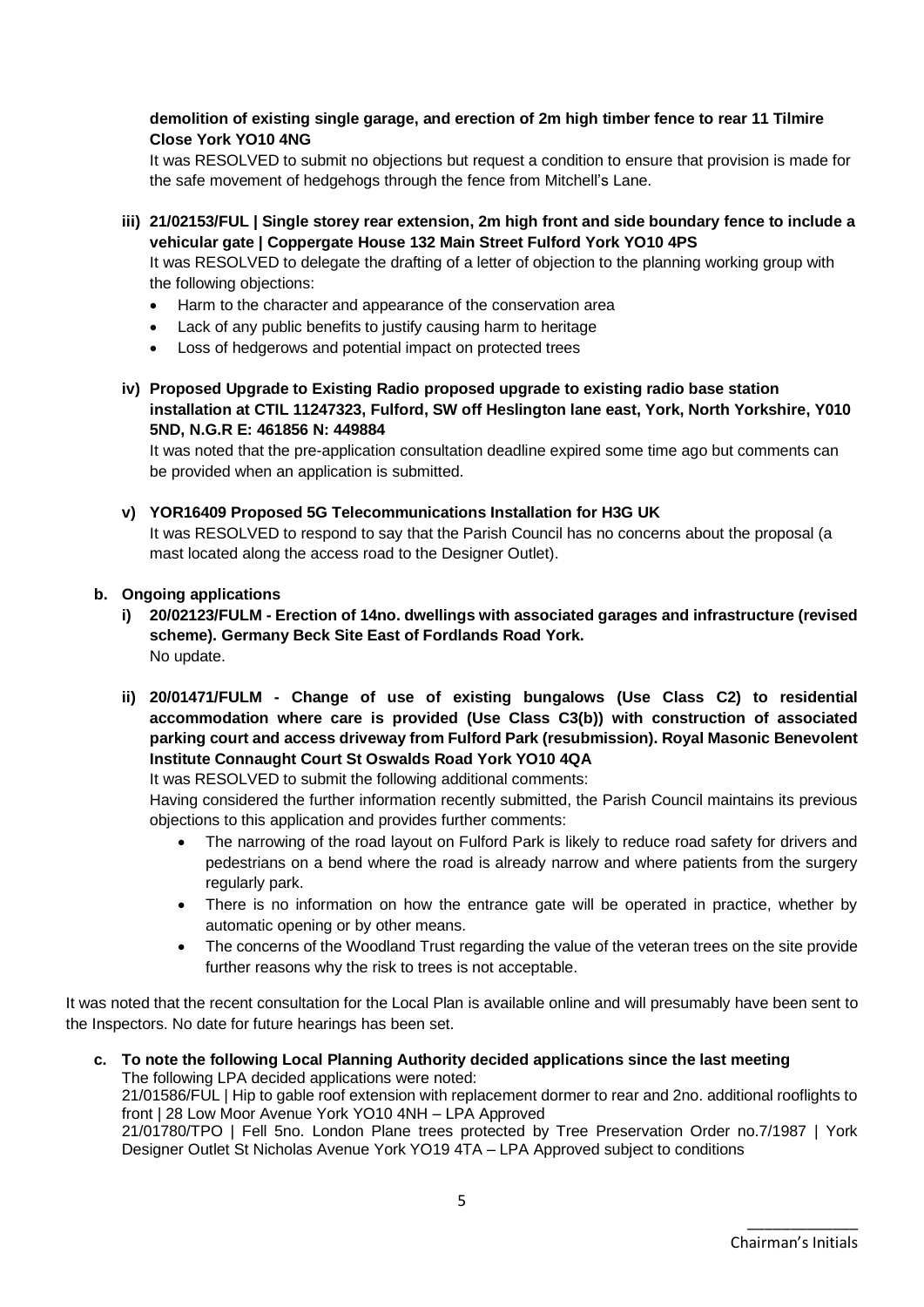#### **21088. To receive and consider any update on matters pertaining to the Germany Beck Liaison Advisory Committee (LAC) to include:**

### **a. To receive a report from attendees of the meeting of the LAC on 28th September 2021**

It was noted that the new representatives for Germany Beck residents had not been invited to the meeting by Persimmon Homes. It noted that the City of York planning department case officer for Germany Beck has left and the Interim Assistant Director Place Directorate at City of York Council, Michael Slater is also leaving by the end of the month. It was further noted that there have been changes in the executive personnel at Persimmon responsible for Germany Beck. The minutes have not yet been received but it was agreed they would be circulated once available.

Councillors had reported the Parish Council's concerns for the reduction in the width of the green corridor due to the houses being built in the wrong location to the LAC and it was noted that no action to redress the reduction will be taken.

#### **b. To consider any items for the next meeting agenda**

The next meeting is due to be held in January 2022 and it was agreed to consider agenda items for that meeting closer to the time.

#### **21089. To receive and consider a report from the Cemetery working group and decide on any necessary action to include:**

#### **a. Update on recruitment of Trainee Cemetery Administrator and Groundsperson**

It was noted that the advert for the vacancy was placed on 22<sup>nd</sup> September with a closing date of 15<sup>th</sup> October and some applications have been received. The applications will be reviewed for shortlisting after the closing date and interviews will be held during November.

#### **b. Further response to Cemetery visitor's restated request relating to vehicular access**

It was noted that the visitor has been informed that the matter cannot be reconsidered by the Parish Council until 6 months have passed from the date of the previous decision.

#### **21090. To receive and consider a report from the Open Spaces working group and decide on any necessary action on open space matters to include:**

**a. Outstanding issues**

## **b. Parish Field matters to include:**

## **i) Update on the Parish Field Developments**

Cllr. Aspden reported that he had received an update from the Project Officer, Paul Forrest who has had meetings with Sport England and with the consultants who have promised to bring forward the plans and costings. Paul has also been in touch with another company to provide an alternative quote in case it proves useful. There is unlikely to be news on a drainage solution until the end of the year and the project is unlikely to begin until next year but a further update will be received in the coming weeks.

A resident had emailed in connection with litter on the Parish Field, particularly the littering of bottles at weekends. Councillors expressed gratitude for the resident's actions to help clear the litter and agreed that the litter left by groups gathering there at weekends was a difficult problem to resolve. It was agreed that the Open Spaces working group and Clerk would investigate the viability of suggestions made during discussion including consideration of extra/alternative signage, councillor led volunteer groups, lighting, bins, additional employment and the ongoing project surrounding the pavilion.

## **ii) Any update on proposal for a water fountain**

No update.

## **c. Consideration of Allotments matters including those resulting from Allotments Meeting of 5th October:**

It was noted that were 4 allotment tenants in attendance at the meeting. The following matters were discussed and would be deferred to the Open Spaces working group to consider any recommendations to the Parish Council at a future meeting.

## **i) Proposed vehicular gate update**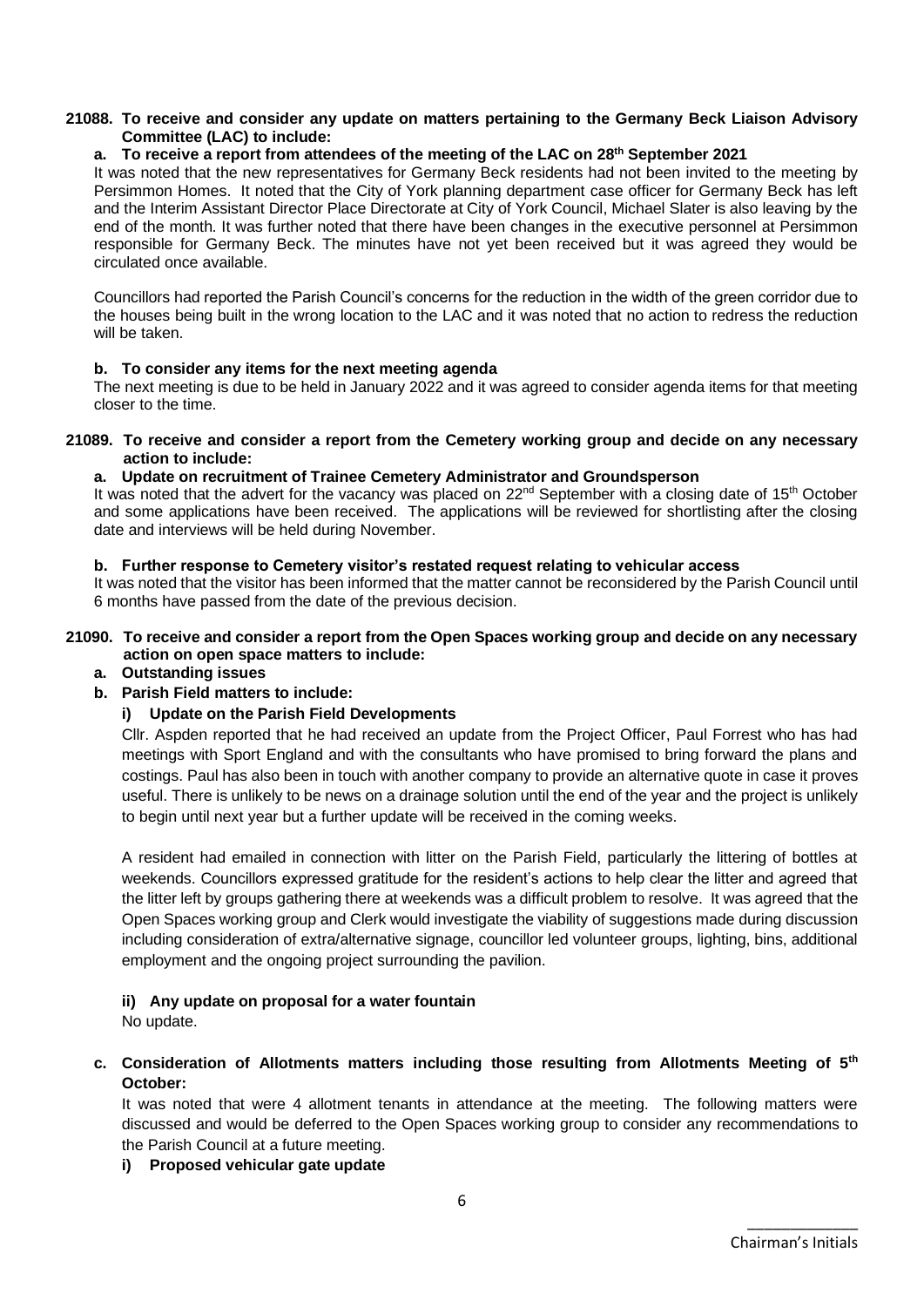It was reported that the tenants in attendance were in favour of the proposed replacement gate. No proposals for how it should be funded had been considered.

## **ii) Request for wood chip delivery arrangements**

It was noted that supplies of wood chips were requested by some tenants.

#### **iii) Request for driveway works**

It was noted that a request for works to the driveway had been requested.

## **iv) Border hedge update**

It was noted that the plot holders in attendance were in favour of planting a hedge along the vehicular access perimeter but not along the border between the Cemetery and the Allotments.

It was noted that the plot holders in attendance queried the reason for the presentation of the accounts in the current format including cumulative figures from 2016 together with the level of the water rates. The water is on a metered supply. It was noted that the plot holders in attendance were accepting of the new guidelines on sheds and outbuildings. Requests for overhanging trees to be trimmed was also noted together with a request for two allotments meetings to be scheduled in advance for each year. It was noted that some plot holders wanted a skip and others didn't.

## **d. New signs for Village Green and Parish Field update**

It was noted that Cllr. Koprowska and the Clerk had carried out a survey and the signs will be replaced at the Parish Field (one of the replacements to be re-located from the former boundary fence to near the gated entry). Signs will also be replaced at Fordlands Road and a new sign pointing to the steps to the beach will be installed at the Village Green. Cllr. Aspden will email the school to see if the IT department might want to help design the new signs.

**e. Consideration of any update on play equipment repairs and installation to include consideration of RoSPA Inspections dated 15th September 2021**

It was agreed that the additional play equipment repairs incurred this year could be added to the Double Taxation claim and further repairs considered by the Open Spaces working group.

## **f. Update on repairs and maintenance of benches and noticeboards to include**

## **i) Replacement bench options**

It was agreed to delegate consideration to Open Spaces to bring back to a future meeting. Picnic tables were considered for installation on the site of the old slide at School Lane. It was agreed to defer consideration of picnic tables and other equipment to the consultation with local residents for the Parish Field as a whole,

#### **g. Update on the vandalised trees on the Pinfold**

It was RESOLVED to give the trees more time for any potential recovery before considering any replacements.

#### **21091. To receive and consider a report from the Social Hall working group and decide on any necessary action to include:**

#### **a. Consideration of a reported roof leak**

It was noted that one of the hirers had reported a leak in the roof in the Main Hall. Roofers have previously tried to repair the roof but the location of the leak has not been discovered. It was agreed that in the long term a new roof and a refurbishment is going to be necessary. It was RESOLVED that Cllr. Clare will liaise with the Clerk to instruct a roofer to quote for a repair.

#### **b. Consideration of a faulty light fitting**

It was RESOLVED to ask the usual electrician to repair the faulty light.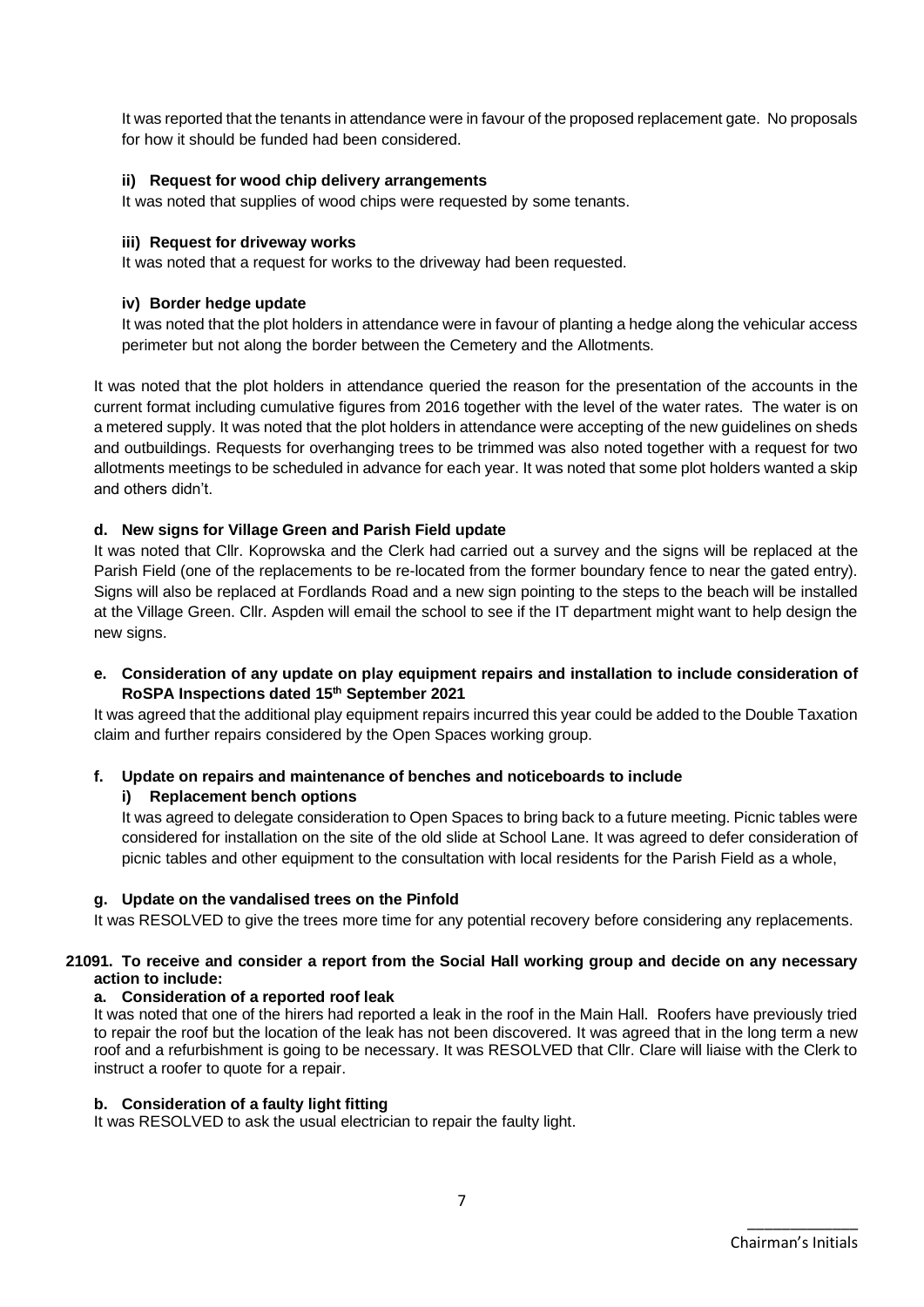#### **21092. To receive and consider any update from the Fulford Climate and Ecological Emergency Working Group to include:**

#### **a. Launch of a "Just One Thing (I can do to help the planet)" campaign in 2022**

Cllr. Koprowska proposed the generation of a list for the launch of the "Just One Thing (I can do to help the planet)" campaign in the new year to include:

- Actions that have no cost or save money
- Actions that might have a fairly modest cost e.g. purchase of a water butt
- Actions that might be quite expensive but where there might be benefit from getting together with others e.g. neighbours grouping together to fund solar panels

In addition, the new website could include an area where people could engage with what they are doing for their "Just One Thing" which could give other people ideas for what they could do.

This led to a discussion of the planned Parish Council strategy/visioning meeting. Cllr. Aspden suggested that the idea could link in with Ward team and the new CoYC Lal Area Coordinator (for Fulford, Heslington and Fishergate) as part of an overall strategy. It was agreed that the Annual Parish Meeting may make a good forum to bring residents and the other groups together to contribute ideas towards the campaign and the broader Parish Council strategy with the newsletter being used to help consultation with residents. A three stage approach was agreed: Strategy/Visioning Meeting for Parish Councillors; a second meeting including the Ward Team and other local groups; a third meeting with Fulford residents at the Parish Meeting in May.

#### **21093. To consider any update on the defibrillator fundraiser to include consideration of electrician quote**

It was noted that the final total for the fundraiser was £834 and the donation has been received. Councillors were grateful to all who contributed to the fundraiser and also expressed thanks to Kevin Burbage Electrician who has generously donated his labour for the installation of the defibrillator. It was noted that a further £220.79 needed to be raised to qualify for the Yorkshire Ambulance Service 999 Scheme to provide the defibrillator and cabinet and Cllr. Clare agreed to draft a Ward Grant application for the remaining funds.

#### **21094. To consider any update on the Mary Keys charity wind up**

It was noted that the donation of £300 to Carecent was in the list of payments to authorise which will leave £21.56 from the charity funds to spend on a trophy to donate to Fulford Show. It was noted the donation of a reasonable quality cup to Fulford Show would attract more engagement. It was RESOLVED to contact the Fulford Show organisers to clarify which category would be best to offer the prize for. It was further RESOLVED to add £80 to the trophy budget from the Community Grants budget to give a total of £101.56 to purchase a higher quality and more appealing trophy.

#### **21095. To receive a report on adopted policies and consider any proposals for additions or amendments to include:**

- **a. Consideration of draft Complaints Policy**
- **b. Consideration of draft Safeguarding Policy**
- **c. Consideration of draft Annual Leave Policy**

Draft policies for each of the above had been circulated and it was RESOLVED to approve each of the policies.

#### **21096. To consider a Christmas newsletter edition**

It was RESOLVED to defer further consideration on whether a Christmas or a New Year newsletter would be suitable, or both and it was agreed a newsletter could be limited to two pages. Consultation questions for a Parish Strategy and the Just One Thing Campaign could be included.

#### **21097. To consider a venue for a proposed regular artisan market**

Following some discussion, it was RESOLVED that Cllr. Aspden would discuss options with the Clerk for potential future ideas.

#### **21098. To consider any specific projects or financial commitments for inclusion in the 2022/2023 Budget preparations**

It was noted that preparations for the 2022/2023 Budget needed to begin and suggestions for new play equipment, social hall renovations were mentioned to be included in budget considerations. Cllr. Clare included consideration of new windows for the Social Hall and the potential for a complete renovation of the Social Hall in the near future was discussed. Cllr. Aspden suggested a reserve be considered for additional play area equipment which could include possible fencing, picnic benches etc.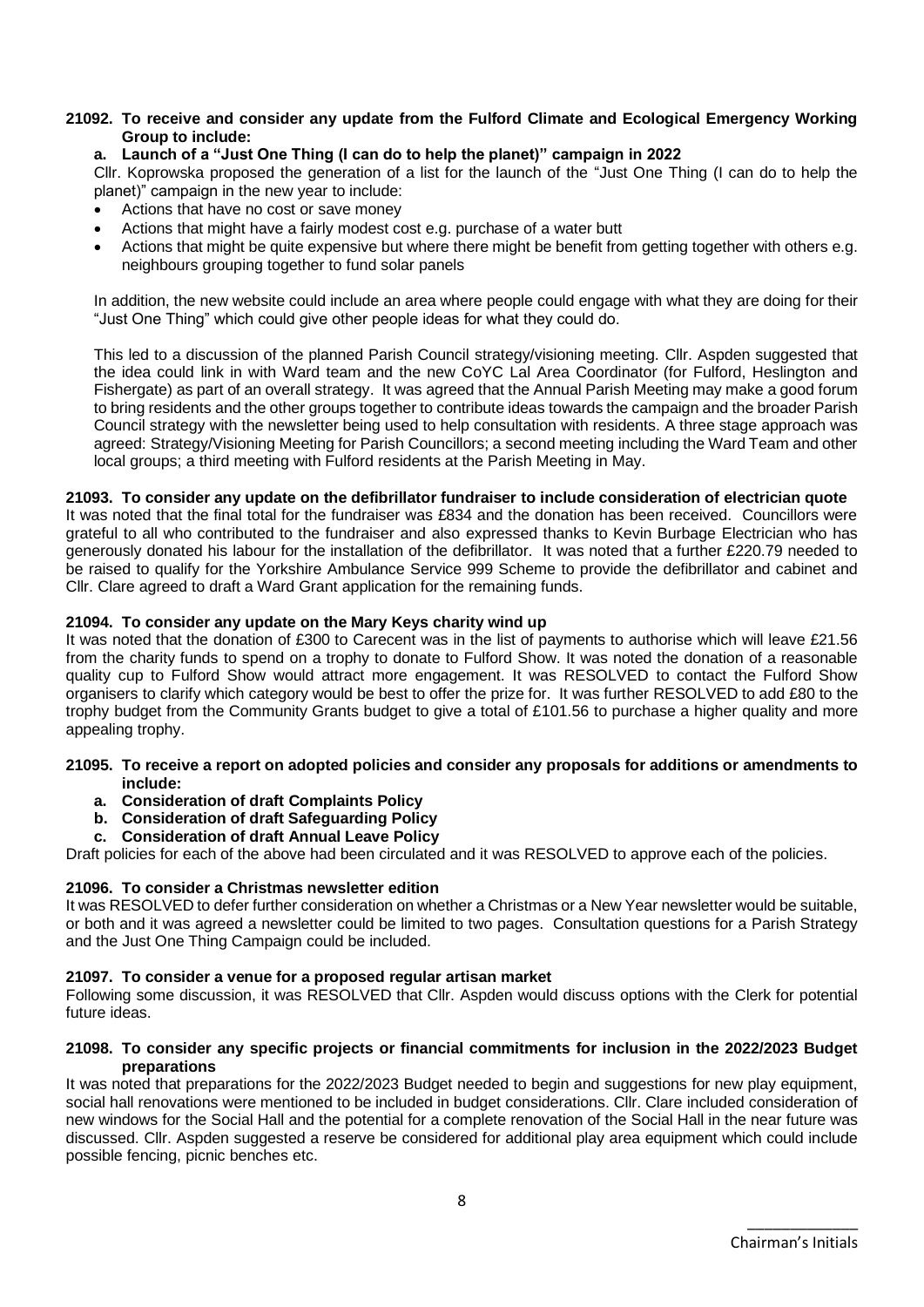#### **21099. To consider any updates or information resulting from recent training webinars and decide on any necessary action**

There were no training reports to consider.

**21100.** *To consider exclusion of the press and public from the discussion of any aspect of item [21101](#page-8-0) by virtue of s.1(2) of the Public Bodies (Admission to Meetings) Act 1960.*

It was RESOLVED to exclude the press and public from the discussion of any aspect of item 21101 by virtue of s.1(2) of the Public Bodies (Admission to Meetings) Act 1960.

- <span id="page-8-0"></span>**21101. To receive and consider reports from the HR panel and Clerk and decide on any necessary action to include:**
	- **a. North Yorkshire Pension Fund consultation on amendments to governance documents** The consultation was noted.

It was noted that the Cemetery Superintendent performance review has been scheduled with the Clerk and Cllr. de Vries for 3rd November.

It was noted that the Clerk will be on leave between 22<sup>nd</sup> and 26<sup>th</sup> October.

#### **21102. To consider and propose any items for inclusion on the agenda for the next meeting** Agenda items will be provided by email at a later date.

#### **21103. Confirm date and time of next meeting.**

The next Parish Council meeting is due to be held on 9<sup>th</sup> November at 7.30pm.

There being no further business, the Chairman closed the meeting at 21:37.

Signed

**Chairman**